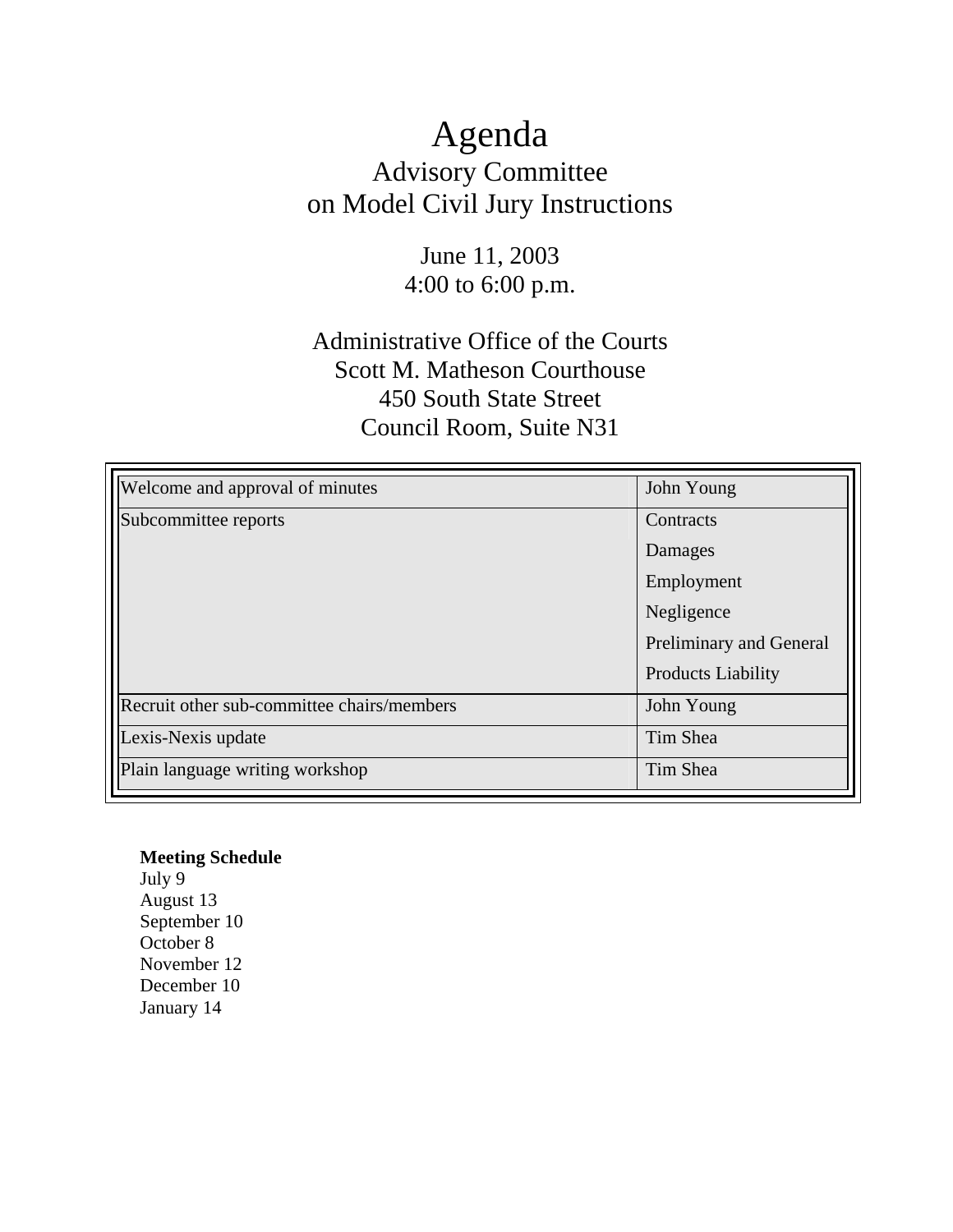### *MINUTES* Advisory Committee on Model Civil Jury Instructions May 14, 2003 4:00 p.m.

- Present: John L. Young (chair), Timothy M. Shea, Paul M. Belnap, Francis J. Carney, Ralph L. Dewsnup, Marianna Di Paolo, Phillip S. Ferguson, Tracy H. Fowler, Colin P. King, Paul M. Simmons, Matty Branch
- Excused: Honorable William W. Barrett, Jr., Juli Blanch, L. Rich Humpherys, Elliott J. Williams

\_ 1. *Minutes.* Mr. Ferguson moved that the minutes of the April 15, 2003, meeting be approved. Mr. Dewnsup 2d. The motion passed without opposition.

\_ 2. *Lexis-Nexis Update.* Mr. Young and Mr. Shea reviewed the status of negotiations with Lexis-Nexis. The Utah State Bar, which published MUJI, would like to terminate its contract with Lexis-Nexis or assign the contract to the Administrative Office of the Courts (AOC). Lexis-Nexis is reluctant to terminate the contract without having some arrangement for publication of the new model jury instructions. It would like to be the first publisher to receive drafts of the committee's work.

#### **Mr. Shea will determine what rights the AOC can contract to give to Lexis-Nexis.**

#### \_ 3. *Statistics.*

a. *Education Level.* Mr. Young distributed statistics he obtained from the University of Utah showing that 87.7% of the people in Utah age 25 and over have at least a high school education. The committee discussed how this fact could affect the drafting of jury instructions. Mr. Shea reported that the federal district court did not have statistics on the education level of jurors in federal court.

b. *Jury Trials.* Mr. Shea distributed statistics showing the number of civil jury trials in 2002 by case type. He noted that some of the statistics are questionable (such as the statistic for divorce cases and other cases that do not involve juries). After debating the accuracy of the statistics, the committee concluded that it did not need more accurate data. The committee also concluded that contract cases should be included in the top priority of cases for which jury instructions are needed, based on the relative numbers of contract cases and tort cases that go to trial.

\_ 4. *Plain Language Drafting Information.* The committee discussed articles on drafting jury instructions in plain language that Mr. Shea and Mr. Carney had distributed before the meeting. Mr. Carney had also provided before the meeting a list of resources on plain language in jury instructions.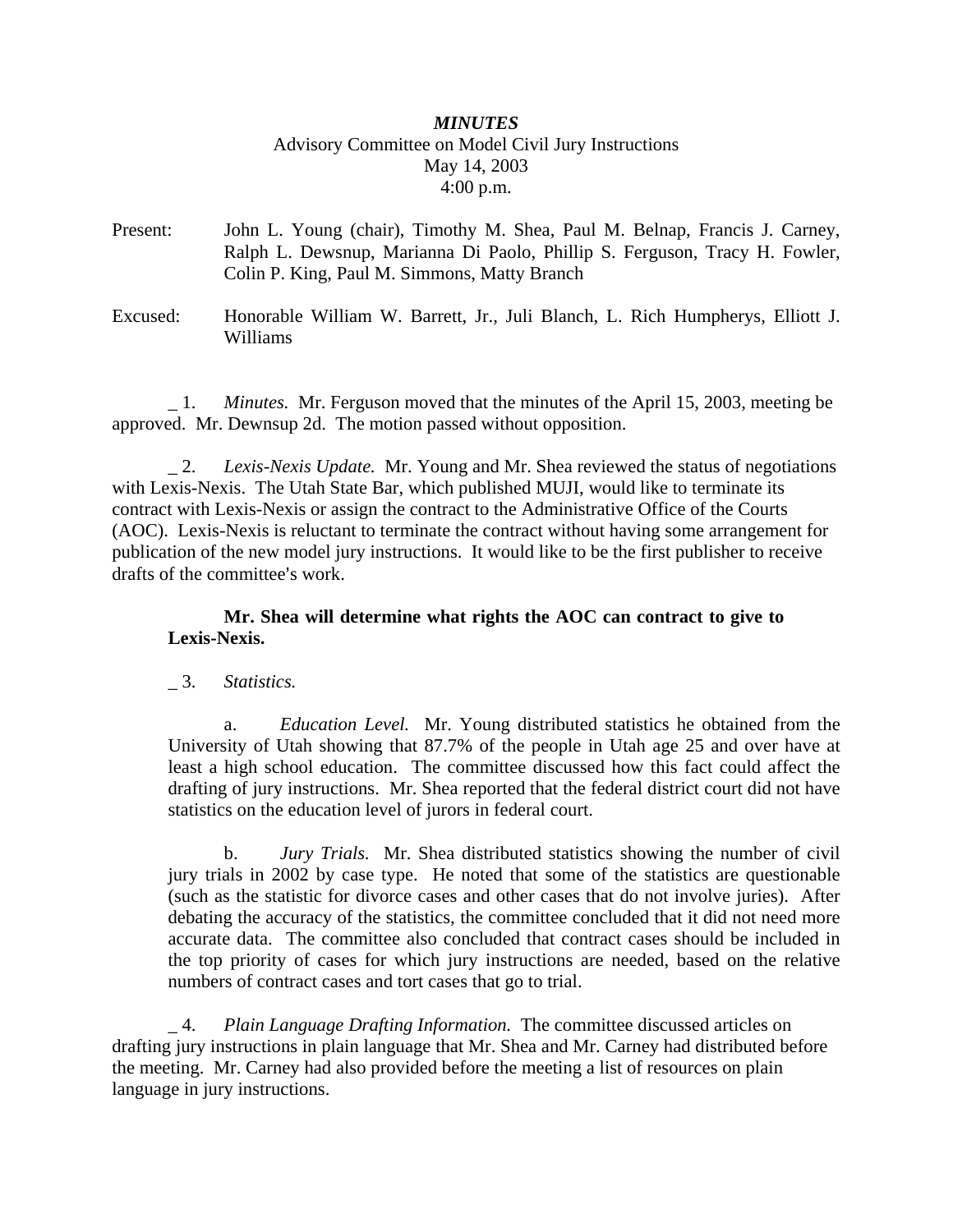#### **Mr. Carney will continue to try to obtain a copy of Appendix A to the**  Federal Judicial Center's Model Criminal Jury Instructions, which contains **suggestions for drafting understandable jury instructions.**

\_ 5. *Plain Language Workshop.* The committee discussed ideas for a workshop on drafting jury instructions in plain English. The committee envisions an all-day seminar to which all committee and subcommittee members would be invited. Dr. Di Paolo suggested Bethany Dumas, chair of the Linguistics Program at the University of Tennessee, as a guest speaker. Professor Dumas has taught at the National Institute for Trial Advocacy (NITA) and is writing a book on writing effective jury instructions. Mr. Carney suggested that we talk to people who have been to her NITA seminar for their recommendation.

#### **Mr. Shea will forward to the committee members the information Dr. Di Paolo sent him on Professor Dumas and will obtain additional information on Professor Dumas.**

Dr. Di Paolo recommended Peter Tiersma of Loyola as a second choice. Mr. Dewsnup recommended that the seminar be held soon so that committee and subcommittee members will become excited about their assignments and know how to write clearer jury instructions. The committee agreed that it would be difficult to hold the seminar in July or August because of summer vacation schedules. Mr. King suggested that we try to schedule the seminar for the latter part of June if Professor Dumas or Professor Tiersma is available; otherwise, we will try to schedule the seminar for September. The committee authorized Mr. Young and Mr. Shea to make the necessary arrangements for the seminar. Dr. Di Paolo offered to help arrange for the speaker. Mr. Shea noted that the Matheson Courthouse has conference rooms on the first floor that could be used for the seminar, or the committee could rent space at the Law & Justice Center. Mr. Carney suggested that, if the seminar is held at the Law & Justice Center, the committee make separate arrangements for food. Mr. Shea estimated that, if the seminar is held at the courthouse, the cost would be about  $$1,400$  plus the speaker's honorarium.

#### **Mr. Young and Mr. Shea will check on the availability of Professors Dumas and Tiersma and determine how much they charge for a one-day seminar.**

#### **Mr. Young and Mr. Carney will try to get the Litigation Section of the Bar to contribute money for the seminar.**

\_ 6. *Communications.* Mr. Shea asked whether the committee would like a committee bulletin board on the Internet to communicate better. The committee members decided they would be more likely to read e-mails than to access a bulletin board. Anyone having information for the whole committee may e-mail it to Mr. Shea, and he will see that it is forwarded to all committee members.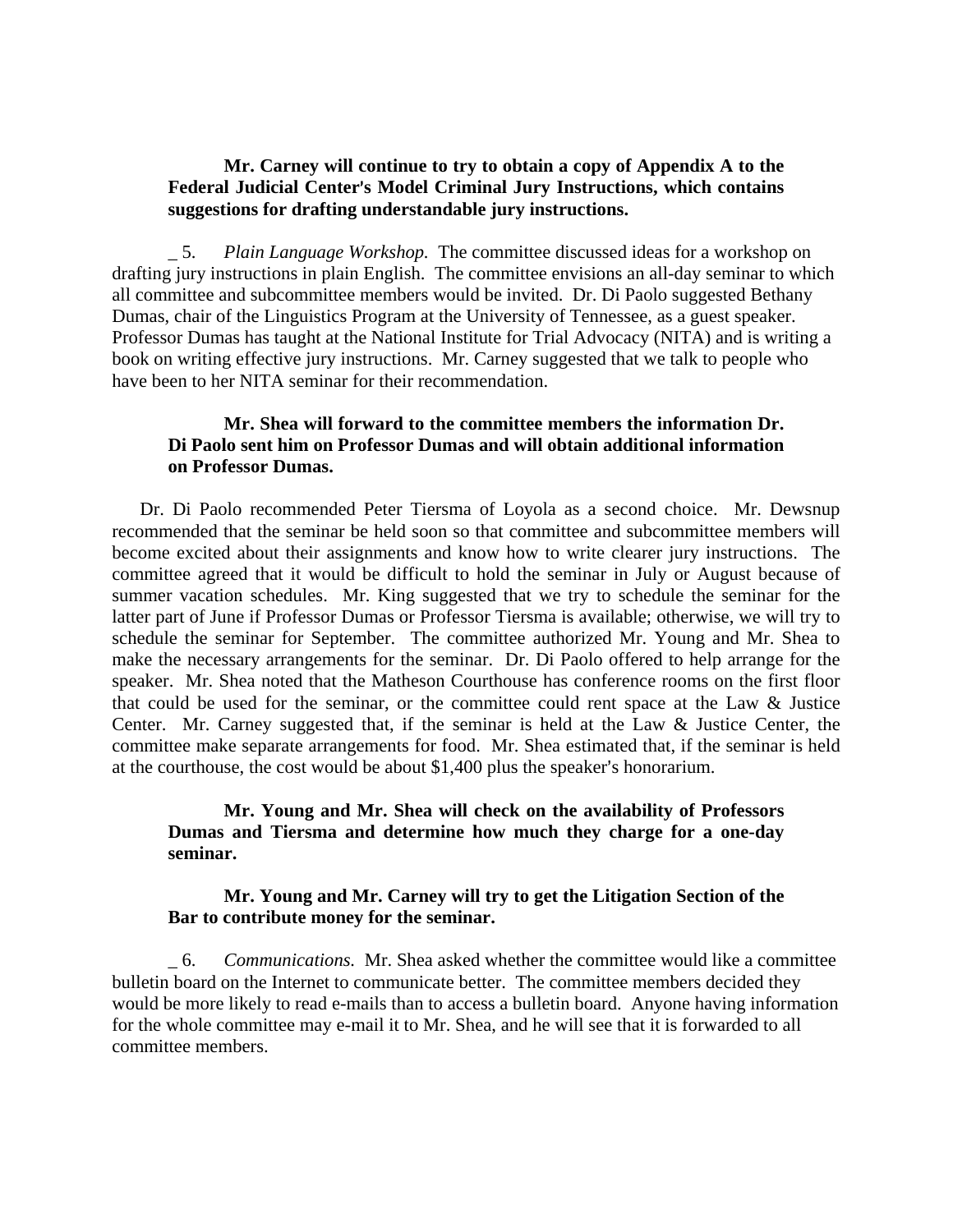\_ 7. *Subcommittees.* The committee agreed that each subcommittee should prepare its own separate special verdict forms. Then the committee or an editor could edit them to make sure they are uniform. Mr. Young emphasized that the members of the subcommittees are not chosen to advocate for or against a certain point of view but should try to reach a consensus on what the law is in a given area. Mr. Carney suggested that the subcommittees meet before the next committee meeting, which is scheduled for June 11.

a. *Contracts.* Mr. Young proposed that the subcommittee on contracts be broken down further into general contracts, Uniform Commercial Code, construction law and, possibly, debt collection. The following names were suggested for the contract subcommittees: Richard Carling, Mark Olson, Larry Peterson, Bruce Richards, David J. Bird, David Schofield, Kent Scott, Clark Fetzer, and Doug Short.

#### **Mr. Young will make recommendations at the next meeting for the contracts subcommittees.**

b. *Employment Law.* Mr. Young reported that Karra Porter of Christensen & Jensen, Nan Bassett of Kipp & Christian, and Stan Preston of Snow, Christensen & Martineau have all expressed an interest in being on the employment law subcommittee. Mr. Young has given their names to Jathan Janove, the committee chair. Mr. Dewsnup suggested that, if the subcommittee needed more members, it could invite Janet Hughie Smith of Ray, Quinney & Nebeker. The committee agreed that the optimal size of the subcommittees is no more than eight members.

c. *Preliminary and General Instructions.* Mr. Dewsnup was selected to chair this subcommittee. Committee members include Judge Berrett and Mr. Ferguson. It was suggested that another judge or two be invited to participate on the subcommittee. The following judges were suggested: David Mower, Kay McIff, Randall Skanchy, Robert Hilder, Michael Lyon, Tom Kay, Fred Howard, Gary Stott and James Taylor. Concerns were expressed about whether some of these judges would have the time to devote to the project.

d. *Negligence.* Mr. Carney chairs this subcommittee. The other members are Warren Driggs, Gary Johnson, Victoria Kidman, John Lund and Peter Summerill.

e. *Products Liability.* Mr. Fowler chairs this subcommittee. The other members are Ms. Blanch, Mr. King, Mr. Simmons, Gordon Roberts, Matthew Moscon and Doug Cannon. It was suggested that Bryon Benevento also be invited to join the subcommittee.

f. *Damages.* This subcommittee is to draft the instructions for damages generally; its work is not limited to punitive damage instructions. Mr. Belnap was selected to chair this subcommittee. The members include Mr. Humpherys and Andrew Morse. Mr. Ferguson reported that Mr. Humpherys had talked to Bob Campbell about